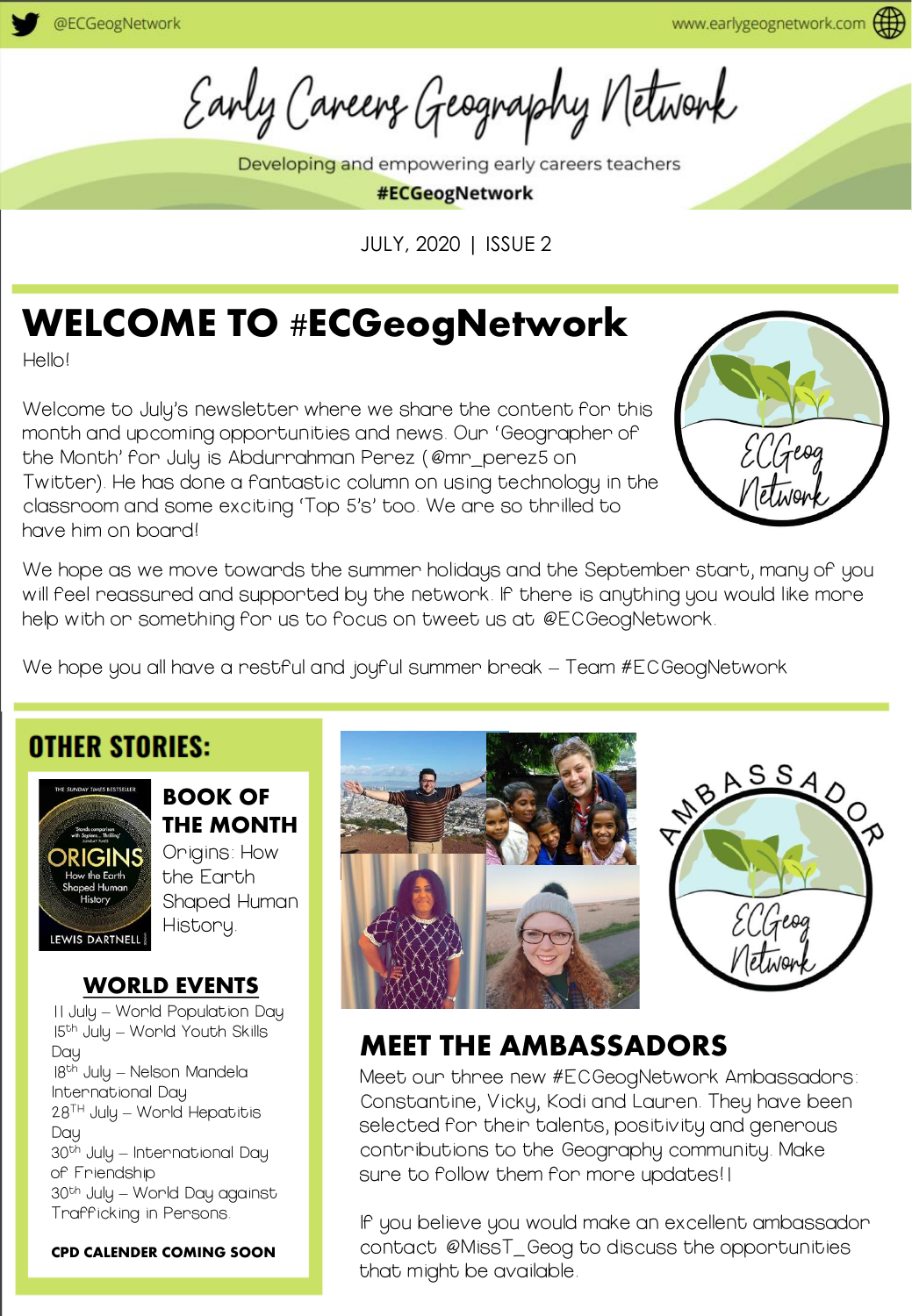## An Ode to the **Whiteboard** *Written by Abdurrahman Perez*

For me, the whiteboard which hangs at the front of most classes is one of the most important tools at your disposal (along with your visualiser, questioning techniques, etc…). Some of the things below sound obvious, but you'd be surprised how many of those new to teaching either completely neglect it or use it simply as a place for the date to be written on and don't use it to its full potential!

Using your whiteboard allows you to be responsive and *responsive teaching is great* teaching. It means, say, being able to add certain keywords which students are struggling to spell or a great phrase a student has shared, but which were not on your PowerPoint presentation up on your interactive whiteboard. This answers the inevitable: "why can't I just do all the below on my PPT?"; a fixed document just isn't as flexible as we need to be when engaging in the complex process that is teaching and learning,

Here are 5 ways I use my whiteboard:

Diagrams: Much has been written about the timeless benefits of storytelling (see, for example, Andy Tharby's *How to Explain Absolutely* Anything to Absolutely Anyone) and using diagrams handwritten by you is a perfect way to accompany a story or a good explanation. I usually think of it this way – how else would I be able to teach about the multiplier effect without a diagram…? This applies to so many geography topics: I much prefer a bit of chalk (Maxiflo bullet tip) and talk when teaching about, say, the formation of headlands and bays than a lifeless, PPT-animation driven slideshow. For more on this, I highly recommend Mark's take on the subject: [https://teachreal.wordpress.com/2018/09/19/recla](https://teachreal.wordpress.com/2018/09/19/reclaiming-chalk-and-talk/) iming-chalk-and-talk/

**Modelling**: I know that this is usually the visualiser's realm but (a) not all of us are lucky enough to own one and (b) the whiteboard can be more helpful for shorter bits of modelling, when going to your desk, sitting down and setting up would just slow things down. Modelling your thinking underneath an exam question, breaking down the meaning of a keyword and the thoughtprocess behind how you remember its meaning (e.g. biodiversity), writing down a perfect sentence/paragraph and breaking down how it is great in different colours, etc… - the possibilities are endless!

Write the aims of the lesson: As I am big believen in shaning leanning aims and the 'biggen picture' with pupils, I like displaying the aim of the lesson in the form of a question, e.g. What have been the impacts of migration on the growth and character of London?, nice and large on the whiteboard. This makes the purpose of the lesson abundantly clear and everything can then be linked to it via a simple arrow.

Thinking together" mindmaps: In my experience, the atmosphere of a class discussion and the drive to be engaged in a lesson completely changes when students realise that what they're saying is being heard and acknowledged. Obviously we can ensure behaviour is good (so that that they're heard), we can issue merits (so that they're praised) or we can use bouncing questioning to build on a pupil's response so they feel part of the learning process. These are all good techniques, but just the mere act of writing a student's thoughts on the board as they speak is powerful. I've observed lessons where this doesn't happen and, although this isn't the sole determining factor leading to this, it certainly feels like the student thinking process is as follows: "Well, if it's not being written on the board then it's no good/doesn't matter and therefore why should I bother to contribute?" This might seem extreme but not so much when we consider the opposite is nearly always true: next time you're doing a class discussion, watch how the demeanour and attitude of the student whose point you just wrote on the board changes and how it encourages another pupil to raise their hand! Next time you're doing feedback on the Do Now, spend about 5 minutes jotting down ideas – along with the discussion I'm sure you'll be having – and just watch the impact.

 $\textsf{Article:}$  this is simple one — at the end of lesson just as you've all packed up and having a few minutes to spare, have a pupil come up to the board and face the class. Write a key term above their head and get the class to give them clues until they guess it! The pupil with the "winning clue" comes up and the pupil who previously stood at the front writes a new keyword.